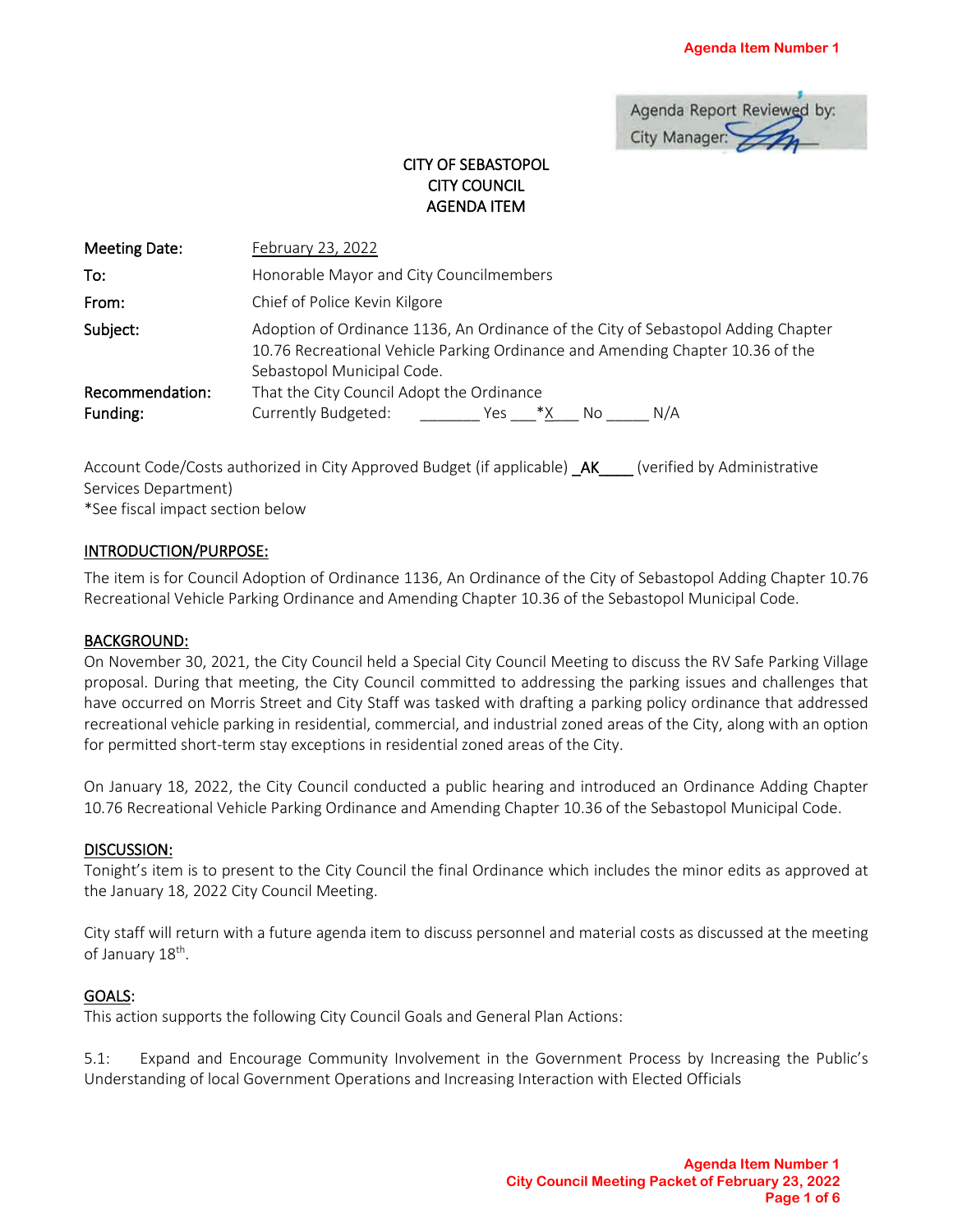5.3.3 Encourage and increase public awareness of City Policies, decisions, programs and all public processes and meetings, by investigating effective methods of communication and obtaining feedback from the community.

Goal CSF 6, Policy CSF 6-1: Continue to maximize public participation in local government actions and maintain excellent levels of City government service.

#### PUBLIC COMMENT:

As of the writing of this staff report, the City has not received any public comment. However, if staff receives public comment from interested parties following the publication and distribution of this staff report, such comments will be provided to the City Council as supplemental materials before or at the meeting. In addition, public comments may be offered during the public comment portion of the agenda item.

### PUBLIC NOTICE:

This item was noticed in accordance with the Ralph M. Brown Act and was available for public viewing and review at least 72 hours prior to schedule meeting date.

### FISCAL IMPACT:

As discussed at the January 18, 2022 meeting, City Staff will return with a separate agenda item to discuss the proposal that the current 0.75-time employee of the Sebastopol Police Department be converted to full-time employment status, the proposed creation of one new full-time employee position or two new part-time employee positions and a vehicle necessary for the employee(s) to operate, as well as costs for the creation and installation of signage.

Update: At the February 15, 2022 Council Meeting, the City Council approved:

- 1. Resolution to Authorize the City Manager to Implement a Program Improvement for Police Records and Support Services Effecting Changes to the Classification of Records/ Dispatch Supervisor;
- 2. Increased the Police Technician from 0.75 to 1.0 Full-Time Equivalent;

3. Authorized the City Manager to make non-substantive changes to classifications, effective March 15, 2022.

The total cost of \$30,500 was approved to increase the Police Technician from 0.75 to 1.0 FTE.

#### RECOMMENDATION:

Staff recommends the Sebastopol City Council Approve Adoption of Ordinance 1136, An Ordinance of the City of Sebastopol Adding Chapter 10.76 Recreational Vehicle Parking Ordinance and Amending Chapter 10.36 of the Sebastopol Municipal Code.

#### Attachments:

Recreational Vehicle Parking Ordinance 1136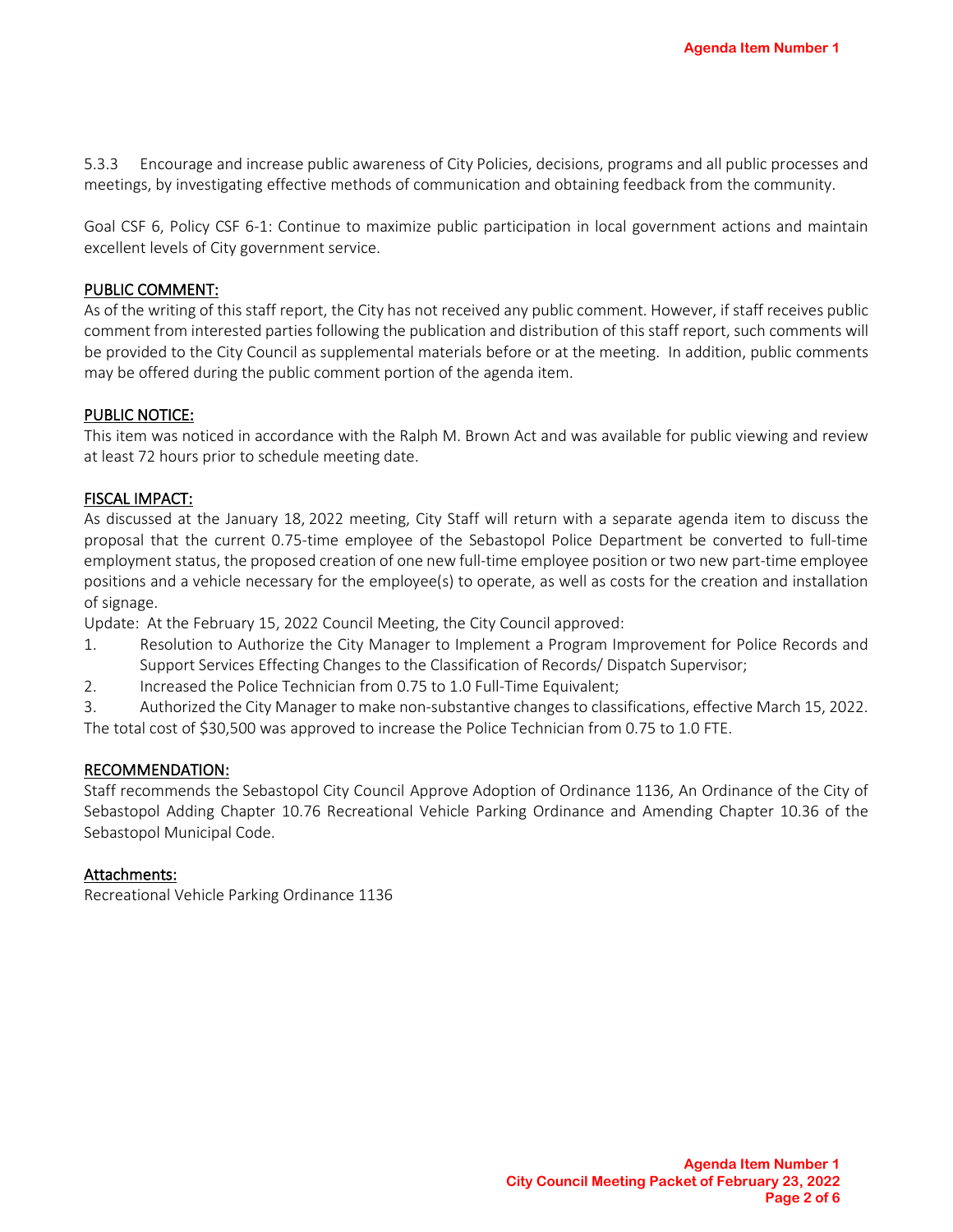### ORDINANCE NUMBER 1136

### SECOND READING AND ADOPTION

# AN ORDINANCE OF THE CITY OF SEBASTOPOL ADDING CHAPTER 10.76, and AMENDING CHAPTER 10.36 OF THE SEBASTOPOL MUNICIPAL CODE

WHEREAS, the public interest will best be served by having a clear and concise understanding of Recreational Vehicles (RV) rules and regulations of Sebastopol; and

WHEREAS, on November 30, 2021, the City of Sebastopol City Council approved Resolution Number 6386-2021, A Resolution of the City Council of the City of Sebastopol Proclaiming the Existence of a Local Homeless Emergency; and

WHEREAS, at the November 30, 2021 meeting, City Council directed staff to Provide Recommendations for Parking Changes on Morris Street, Laguna Park Way, as well as City-Wide parking changes recommendations; and

WHEREAS, conditions of extreme peril to the safety of persons and property has arisen within the City as to homeless in general and particularly as to those who are living in RVs or cars on Morris Street and Laguna Park Way, and that action is needed; and

WHEREAS, the City of Sebastopol Police Department has recommended that there be parking restrictions for oversized and recreational vehicle; and

WHEREAS, The City Council has reviewed the Police Department's recommendations and desires to amend the Sebastopol Municipal Code; and

WHEREAS, The City Council finds that the proposed changes are in the best health, safety, and welfare interests of the City.

NOW THEREFORE, THE CITY COUNCIL OF THE CITY OF SEBASTOPOL DOES ORDAIN THE ADDING OF CHAPTER 10.76 AND AMENDMENT OF CHAPTER 10.36 AS FOLLOWS:

SECTION 1. Recitals. The above recitals are true and correct and are incorporated herein by this reference.

SECTION 2. Amending of Chapter 10.36, Stopping, Standing and Parking for Certain Purposes or in Certain Places: Chapter 10.36.010(B), is hereby amended to read as follows: The provisions of this chapter imposing a time limit on standing or parking shall not relieve any person from the duty to observe other and more restrictive provisions of the Vehicle Code or the ordinances of this City, *including the Recreational Vehicle Parking Ordinance contained in Chapter 10.76*, prohibiting or limiting the standing or parking of vehicles in specified places or at specified times.

SECTION 3. Adding of Chapter 10.76: Chapter 10.76, Recreational Vehicle Parking, is hereby added to Sebastopol Municipal Code to read as follows: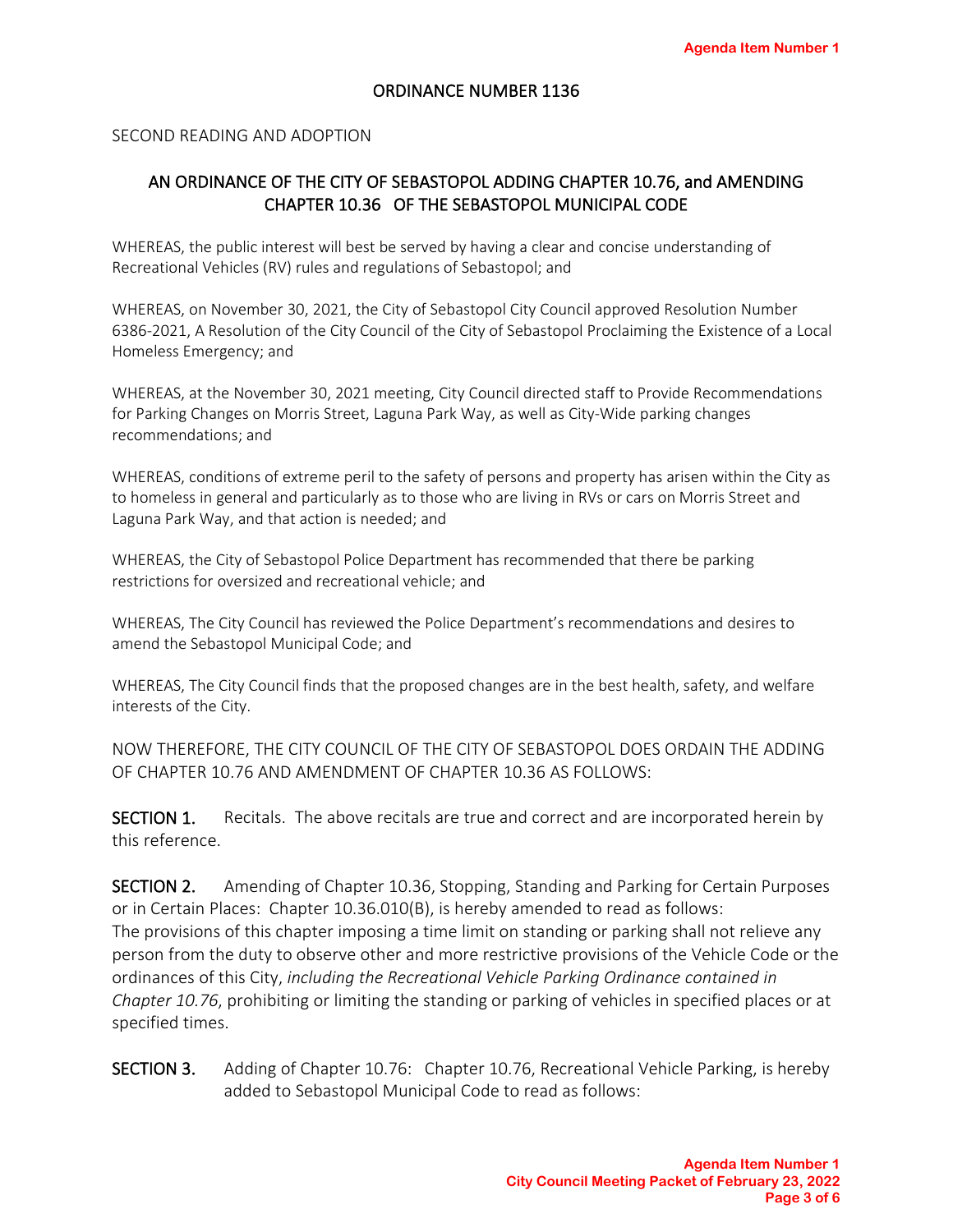# Recreational Vehicle Parking Ordinance

### Chapter 10.76. - Recreational Vehicle Parking Ordinance

| Sections: |                              |
|-----------|------------------------------|
| 10.76.010 | Title.                       |
| 10.76.020 | Findings and purpose.        |
| 10.76.030 | Definitions                  |
| 10.76.040 | Parking Prohibited           |
| 10.76.050 | Exceptions                   |
| 10.76.060 | Notice                       |
| 10.76.070 | <b>Prohibited Activities</b> |
| 10.76.080 | Violations                   |

# 10.76.010 Title.

This chapter shall be known as the "Recreational Vehicle Parking Ordinance."

## 10.76.020 Findings and purpose:

----------------------------------------------------

The regulations enacted by this chapter are intended to ensure there is adequate parking for residents of the city and to regulate the parking of vehicles actively used as sleeping accommodations.

## 10.76.030 Definitions

Unless the contrary is stated or clearly appears from the context, the following definitions will govern the construction of the words and phrases used in this chapter:

"Homeowner" means any person who owns their home.

"Out-of-town visitor" means any natural person who does not reside in the city and who is temporarily visiting a resident of the city.

"Recreational vehicle" or "RV" means a motorhome, travel trailer, truck camper, camping trailer, or other vehicle or trailer, with or without motive power, designed or altered for human habitation for recreational, emergency, or other human occupancy. "Recreational vehicle" specifically includes, but is not limited to: a "recreational vehicle" as defined by California Health and Safety Code Section 18010; a "truck camper" as defined by Health and Safety Code Section 18013.4; a "camp trailer" as defined in California Vehicle Code Section 242; a "camper" as defined in California Vehicle Code Section 243; a "fifth-wheel travel trailer" as defined in California Vehicle Code Section 324; a "house car" as defined by California Vehicle Code Section 362; a "trailer coach" as defined in California Vehicle Code Section 635; a van camper; or a van conversion.

"Tenant" means any person who occupies land or property rented from a landlord.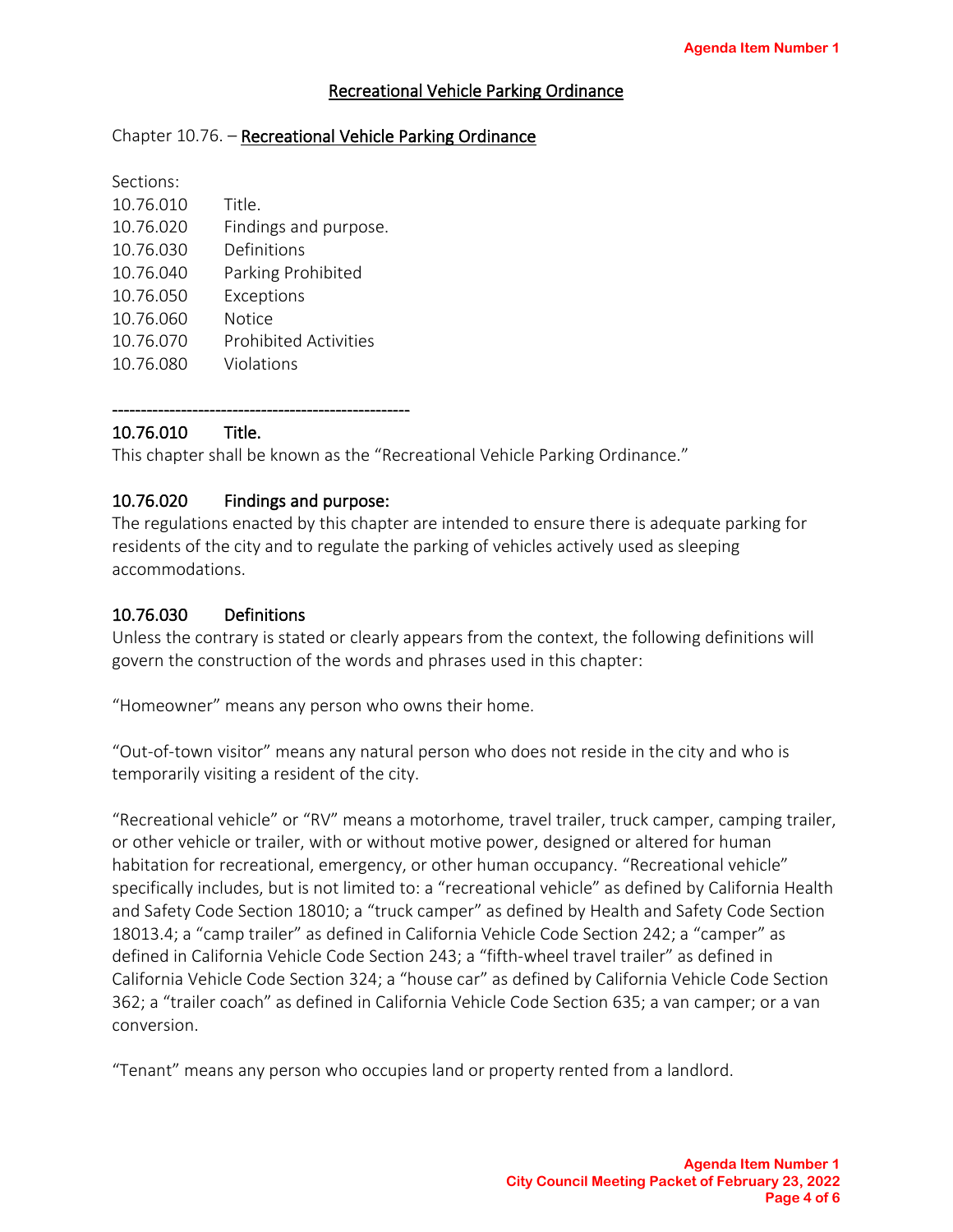# 10.76.040 Parking Prohibitions

A. It is unlawful for a person to park or leave standing any recreational vehicle on any public street in the city that is zoned residential at any time.

B. It is unlawful for a person to park or leave standing any recreational vehicle on any public street in the city that is zoned commercial, industrial, or community facility at any time between the hours of 7:30am and 10:00pm.

C. It is unlawful for a person to park or leave standing any recreational vehicle on any park, square, or alley at any time.

D. It is unlawful for a person to park or leave standing any recreational vehicle in any city-owned parking lot at any time unless that person is conducting city-related business during business hours at the location for which the parking lot is designated.

E. It is unlawful for a person to park or leave standing any recreational vehicle less than 30 feet from the corner of any street so as not to impede site visibility for other motorists.

## 10.76.050 Exceptions

The prohibitions of this section do not apply to:

A. Recreational vehicles parked or left standing as a result of a mechanical breakdown so as to allow the performance of emergency repairs on the vehicle for a period not to exceed 48 hours.

B. Recreational vehicles parked or left standing on any public street in the city that is zoned residential so as to allow the use of a homeowner, tenant, or out-of-town visitor to load/unload the vehicle for a period not to exceed 72 hours.

C. Nothing in the ordinance is applicable to commercial vehicles providing services to businesses, such as the delivery or picking up of goods or vehicles otherwise approved by other City of Sebastopol departments through that department's permitting process (e.g., construction vehicles).

## 10.76.060 Notice

Signs giving reasonable notice of the prohibitions contained in this chapter will be erected within the city as required by the California Vehicle Code.

## 10.76.070 Prohibited Activities

No person shall: